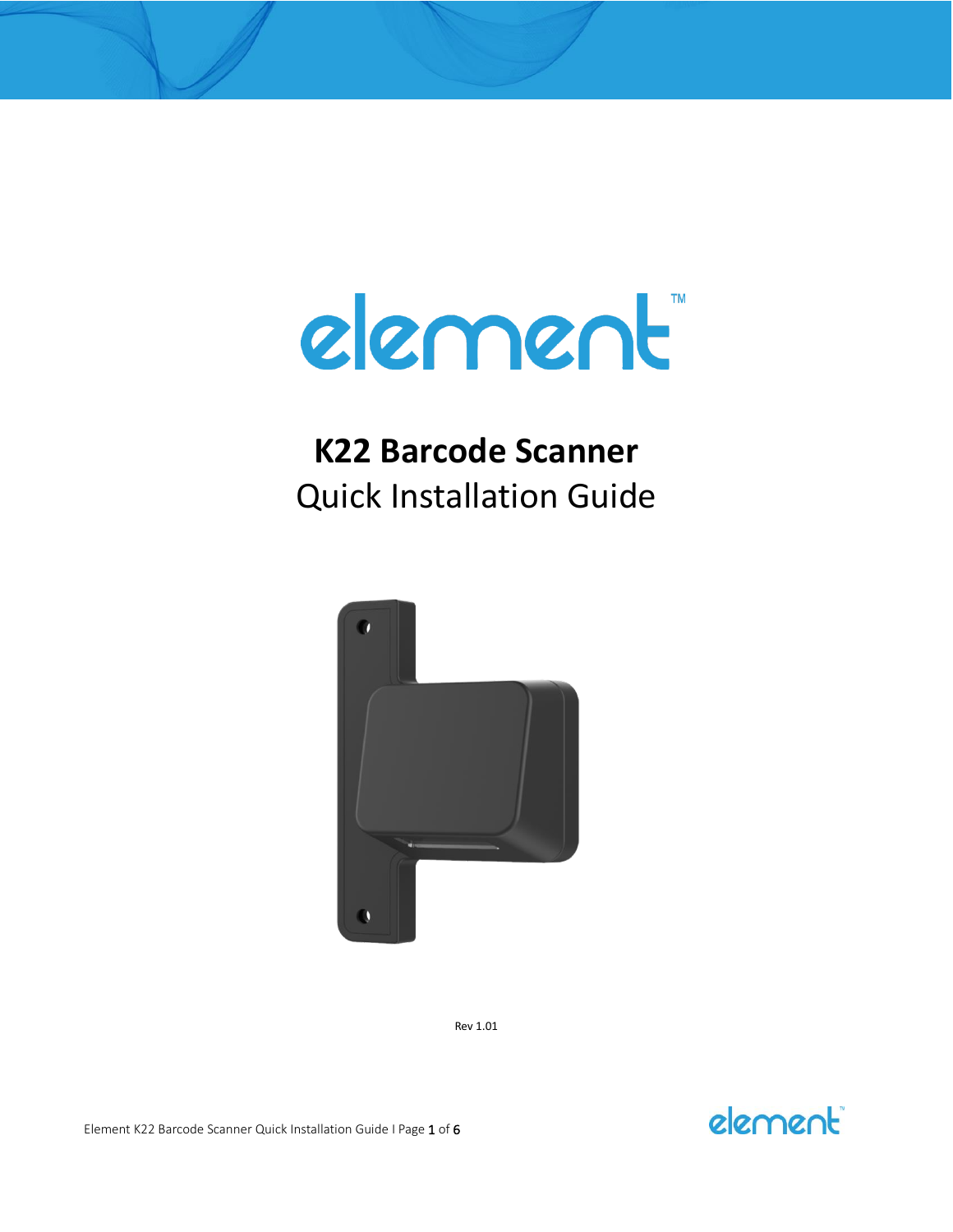### **1 Accessories**

1x Barcode Scanner



2x M3x6 Screw

## **2 Installation**

If you plan to use the scanner as a virtual serial port, please go to the element website to verify you have the latest VCOM port drivers before starting the installation of this device. <https://www.elementpos.co/downloads>

**1.** The location to mount the barcode scanner is on the left side of the rear touch computer in either portrait or landscape.

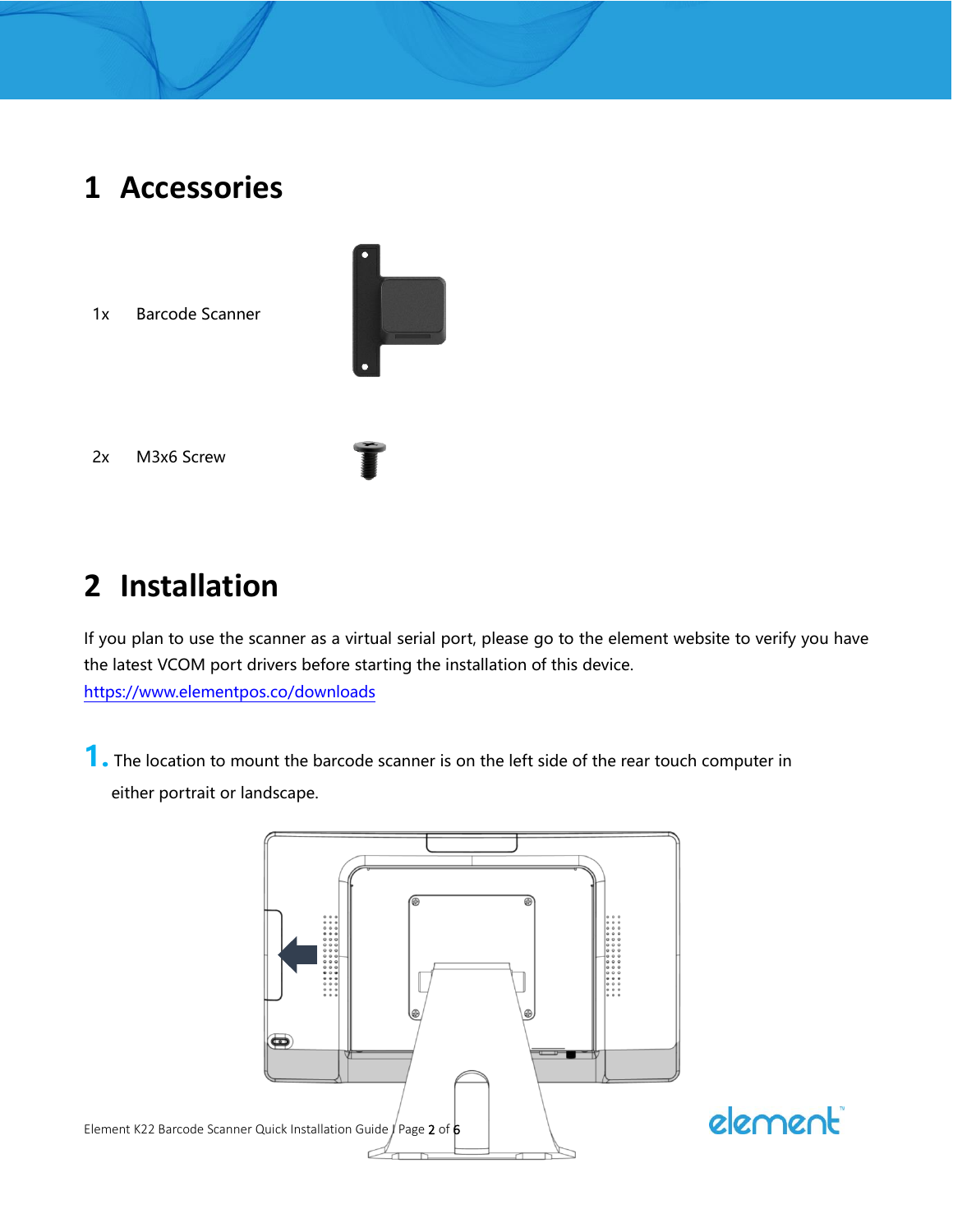**2.** Remove the side cover from the touch computer.



**3.** Connect the barcode scanner cable to the touch computer.



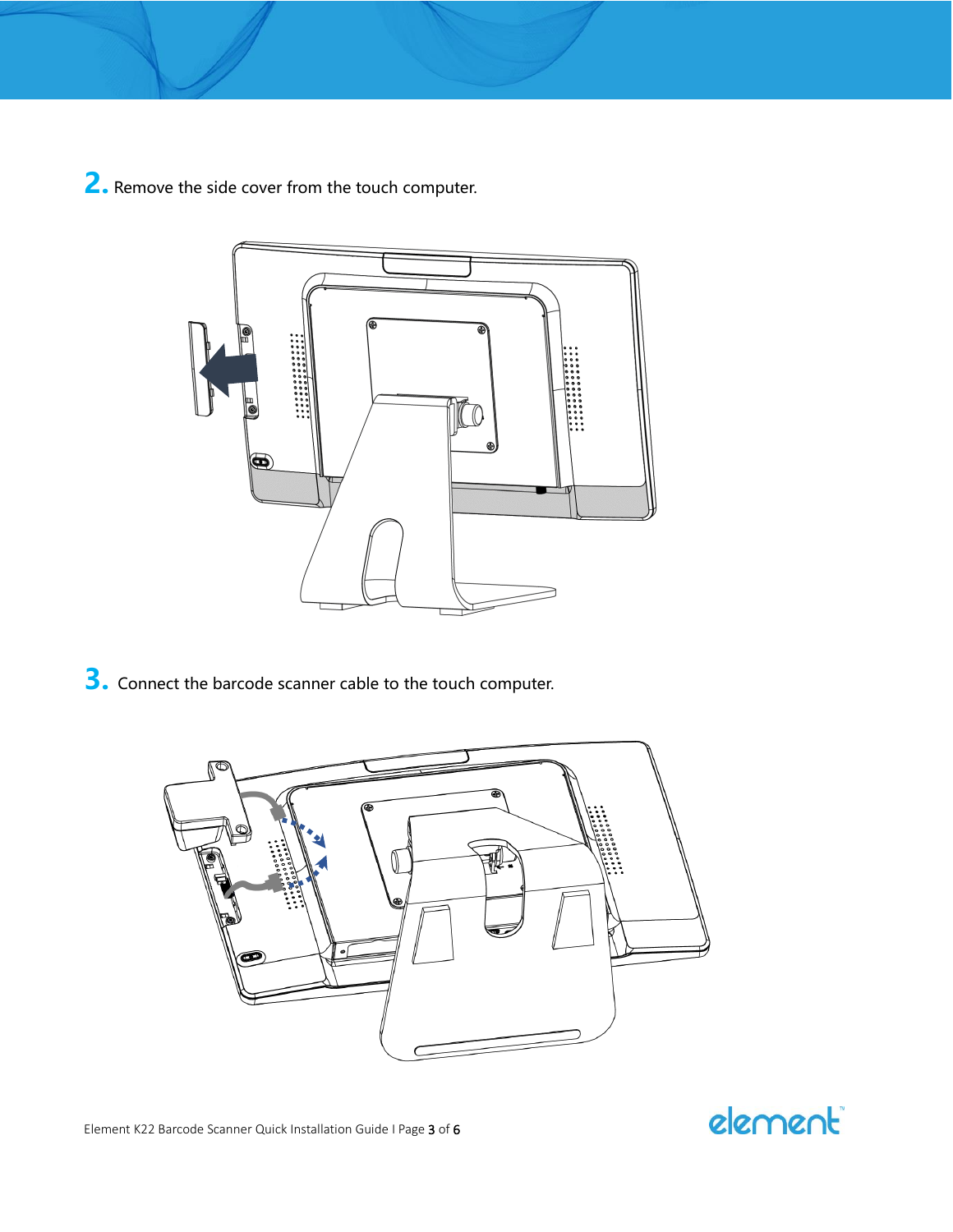**4.** Gently attach the barcode scanner on the touch computer and make sure the connector is properly aligned and mated.



**5.** Secure the barcode scanner with the included two M3x6 screws to the touch computer.



Element K22 Barcode Scanner Quick Installation Guide I Page 4 of 6

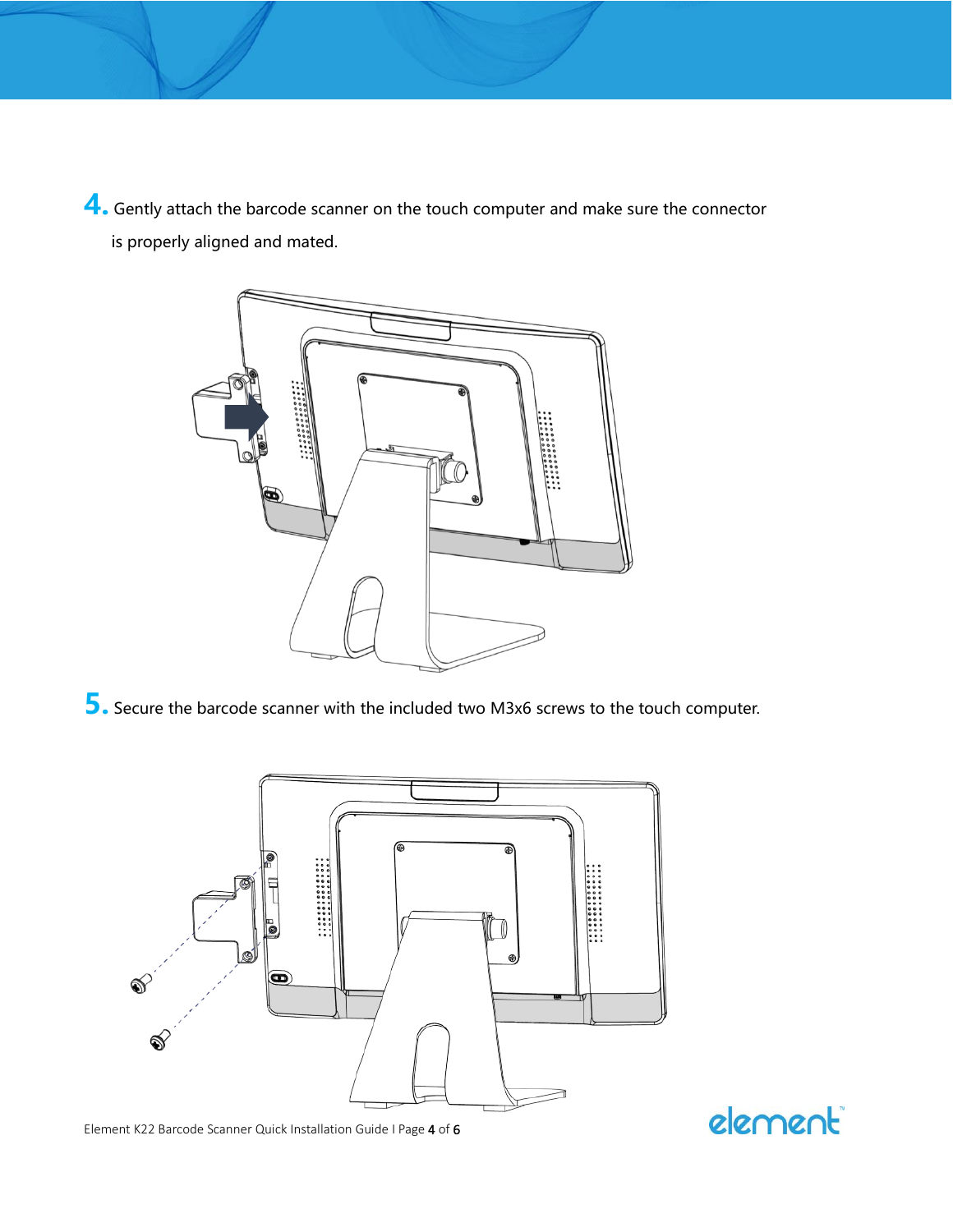## **3 Default Settings**

#### **Elemet Barcode Scanner Default Setting**

The K22 Barcode Scanner is ready to use in its default mode. The default parameters are:

#### **Back to Element Default Setting**